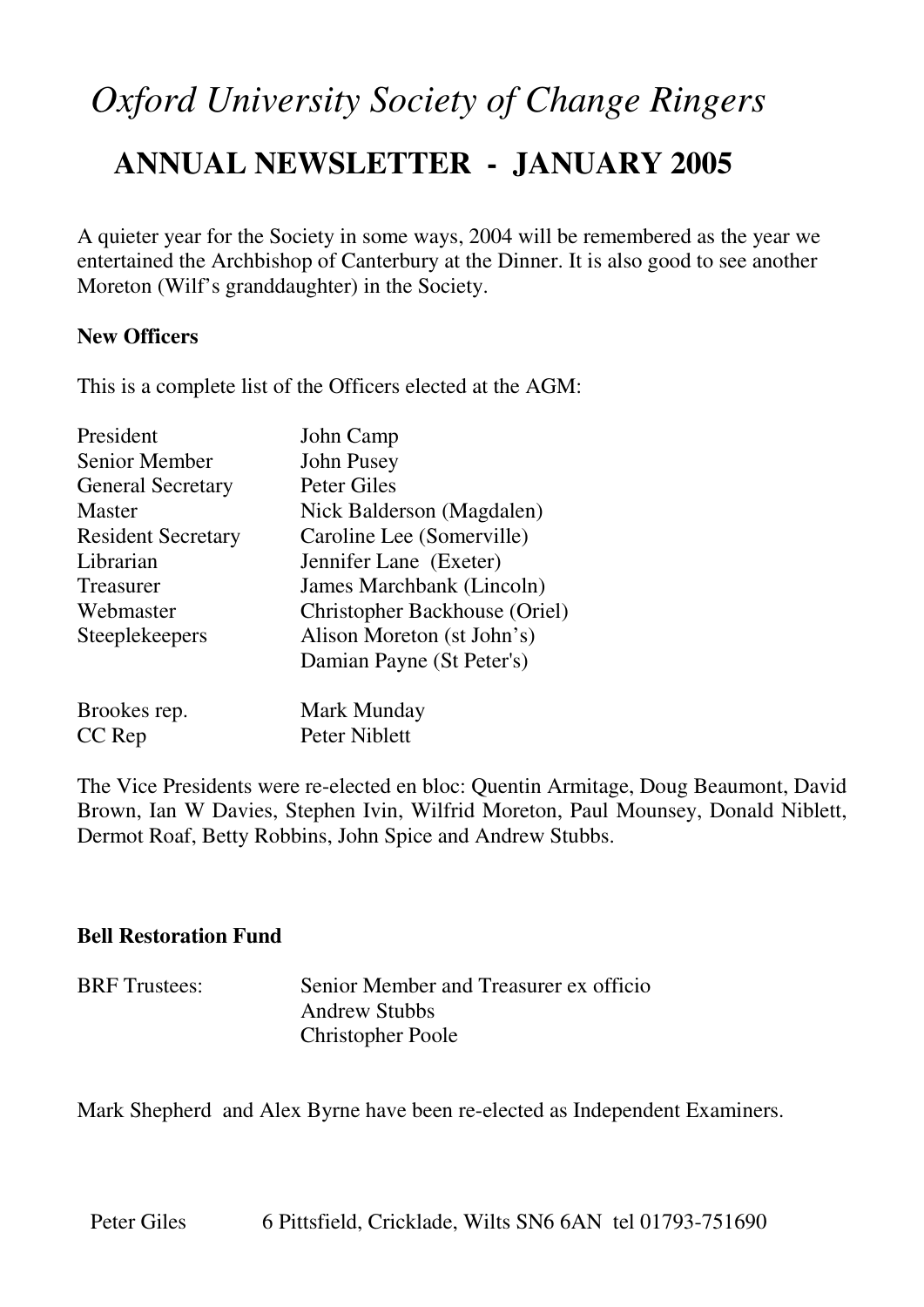### **Life Members**

The following have become Life Members:

| Oliver Lomax       | Lincoln 2001-2004    |
|--------------------|----------------------|
| Marika Pascovitch  | St Hilda's 2001-2004 |
| Katherine Chambers | Keble 2001-2004      |

### **2005 Annual Dinner**

This year's Dinner will again be at Harris Manchester College, on Saturday 5th February at 7.00 p.m. for 7.30 p.m. The principal guest will be Philip Rogers, until recently Secretary of the College Youths, and the clerical guest Revd Dr Peter Groves, Chaplain of Brasenose and curate of Mary Mag's (to be licensed as priest-in-charge there next April). The OUS speaker will be Andrew Graham.

The menu is French onion soup with garlic croutons, Pan fried duck breast with cherry and honey sauce, Warm apple and cinnamon strudel and a Cheese board. The vegetarian main course is Quorn, lentil and butterbean loaf with peanut sauce.

Tickets are £45.00. Please send an SAE and a cheque payable to OUSCR Dinner Committee to Nick Balderson, Magdalen College OX1 4AU, stating any seating plan preferences and dietary requirements.

Drinking the night before will be at Folly Bridge, and Sunday coffee (tbc) in Christchurch.

### **Newsletter Account**

The cost of printing and posting this Newsletter will be about £130. The Newsletter account will stand at about £550 after this letter has been sent. If you wish to contribute, please make your cheque payable to `Mr P Giles`.

### **Meeting Dates in 2005**

The Society's business meetings are held on Mondays, and customarily take place in Exeter College. Please confirm the venue in advance. TGM dates - the first Monday in term. Jan 17th, April 25th and Oct  $10^{th}$ . AGM date - Monday, Nov 28th.

### **Society Ties**

We still have six left, at the absurdly low price of £3.00 each, available from the General Secretary.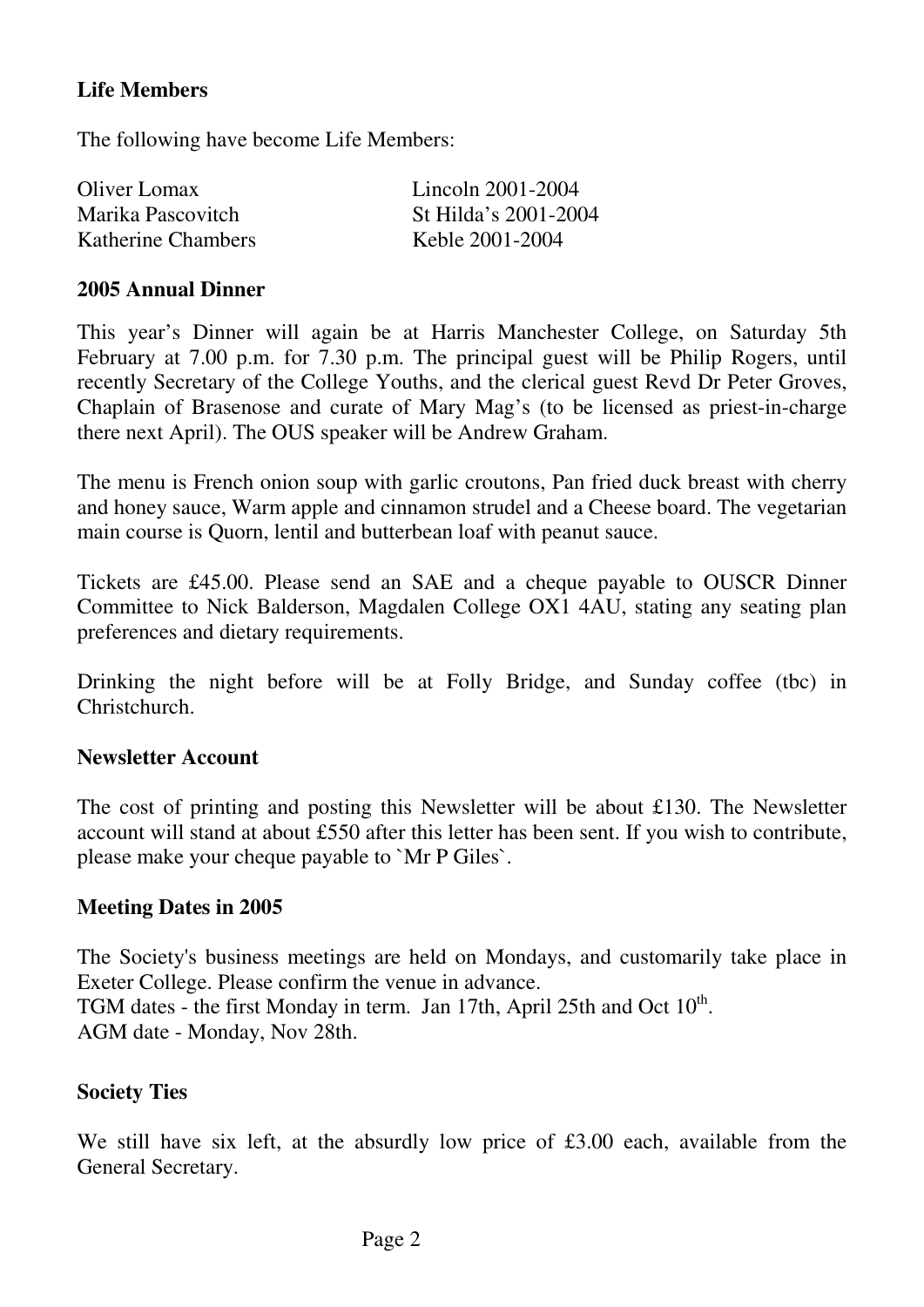### **The Society's History**

Sales have now reached 243. We need to sell about 30 more to break even. Please send your cheque for £30.00 per copy (incl. postage and package), made out to 'OUSCR History', to the general secretary.

### **The Annual Tour**

The 2005 Tour will be based in Colchester, and arranged by Marika Paascovitch. She may be contacted at 44 Crotch Crescent, Marston oxford OX3 0JJ, tel. 07739-337794, email marika.pascovitch@st-hildas.ox.ac.uk. A website will shortly be available: www.pascovitch.co.uk/oustour05

The first organised day will be Easter Sunday, March  $27<sup>th</sup>$ . Note that Easter is very early this year.

### *John Camp writes:*

This year's tour, based in Hove and organised by Jeremy Pratt, was very well attended by residents and non-residents and was much enjoyed by everyone. For some years now, it has been a feature of tours that many - probably most - resident and recent nonresident members have taken part, as well as the old stagers. It's an excellent way for non-residents and residents to get to know one another.

This year was typical in another respect. There was a large age-gap between the early thirties and late forties. I know that these are the years when many of you have small children, heavy work commitments and other good reasons for being unable to come on the tour. I hope, though, that those of you in this age-group will think hard about whether you could manage a day or two, if not longer, on next year'stour. We miss you!

The current pattern is that the tour is in Easter week, starting on the Sunday and finishing on Thursday, unless Easter week coincides with 0th week, in which case the tour is two weeks earlier. In 2005, Easter Sunday is on 27 March - particularly early - so the tour will begin then.

If you have any thoughts about how tours could be improved, or made more accessible, please let me know.

Finally, we need tour organisers for the coming years. Is there anyone who would like to think about organising the 2005 tour, or even the 2006 or 2007 tour? It may be easier if you have been on a recent tour and have some idea of the expectations of the regulars, but don't let that deter you. As we were on the south coast this year, we probably need to move up-country for 2005 - possibly, though by no means necessarily, somewhere in the Midlands. Please e-mail me if you wouldlike to discuss the possibility of organising a tour.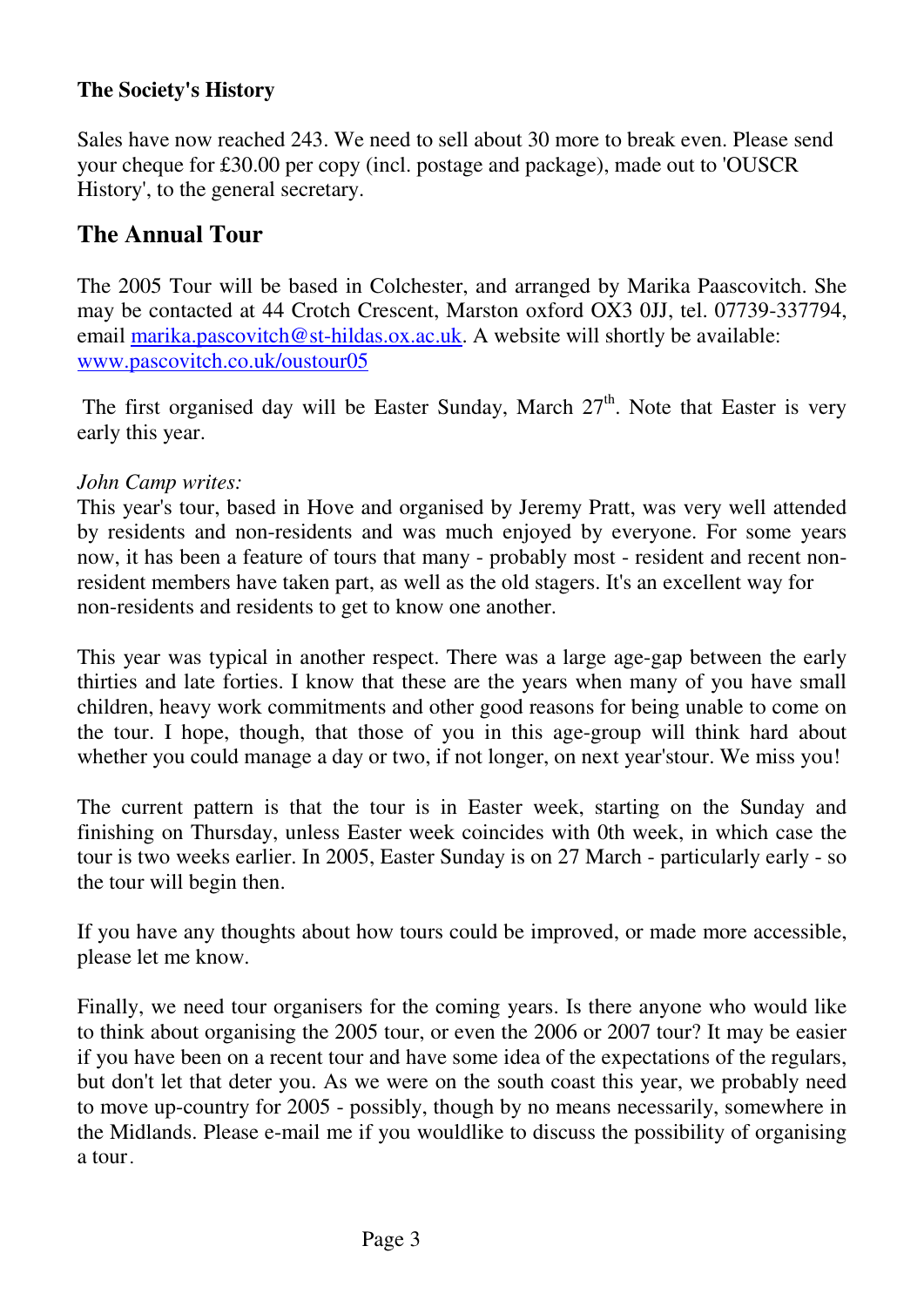### **Address List**

If you would like a copy of the Address List, either electronically or on paper, please ask. If you can help us trace any of the following 26 members who are currently lost, we would be grateful:

Catherine Bannister, Sarah Bates, Mike Capocci, Simon Chadwick, Rosemary Clark, Frances E Collins, Paul Crane, Robert Galloway, Andre Gren, David Hamblin, Jason Hargreaves, Sally Hawksworth, Luke Heaton, Lance Hewson, Anne Lambert, John S Leonard, Andrew J Loveland, Jeremy McCabe, Melanie Milan, JD Mozley, David Newman, Colin Parker, Nigel Sheppard, Richard Tapper, C Turnbull, and AJ Vincent.

#### . **John Lonsbrough** *writes:*

My second cataract operation was on December  $23<sup>rd</sup>$  2003 (thus I had a very quiet Christmas at home), and it was a great success, as I now have good normal vision and need glasses only for close work and small print. I highly recommend the Oxford Eye Hospital. My ringing continues at weekends and at the Lincoln College and St Aldate practices – the stairs have not (quite) beaten me yet!

### **Revd Eric Wood**

Eric Wood died suddenly on Sunday October  $10<sup>th</sup>$  from a heart attack in the tower at St John in Bedwardine, Worcester, shortly after calling a touch of 252 Grandsire Triples. His wife Pat died only a few weeks earlier, and Eric was arranging to move to sheltered accommodation in Surrey. This was to his last Sunday service ringing in Worcester before the move.

### **Stephen Ivin and London Surprise Major**

On September  $27<sup>th</sup>$  Stephen Ivin went to St Stephen in Brannall in Cornwall to call a peal of London Surprise Major. Not only did this coincide with the seventieth anniversary of Bill Pye's last peal as conductor, in the same method and at the same tower, but Stephen thereby equalled Pye's record of 227 peals of London SM as conductor. Earlier in the year he had beaten Pye's record of London SM rung by an individual. Congratulations, and we hope we see the record comprehensively broken.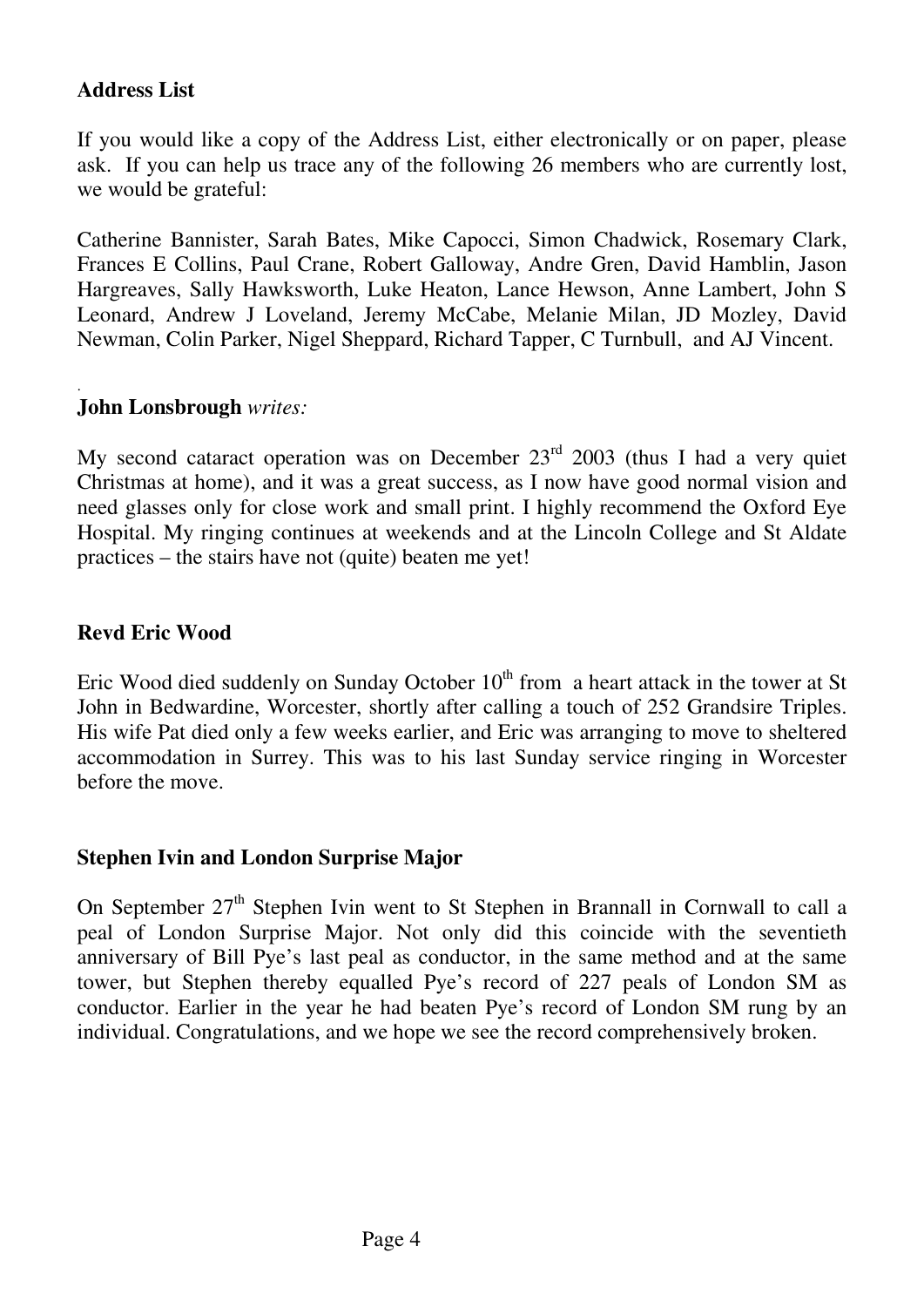### **WGW Warren, DFC**

As mentioned in last year's letter, WGW Warren, our oldest member, died in late 2003. Here are extracts from his obituary in the RW:

George Warren, who died aged 93, was a ringer for eighty years and a faithful supporter of ringing in north Dorset for nearly thirty.

William George Wickham Warren was born in 1910 at Meare, near Bridgwater, Somerset, the oldest of eight brothers. Their father, who was the rector of Meare, was himself a ringer and was responsible for the augmentation of the four at Meare to a five. He taught most, if not all, of his sons to ring, and George was one of those who remained an active ringer all his life.

George was a pupil at Crewkerne Grammar School, form where he gained a place to read Natural Science at Oriel. He rang his first peal for the OUS at Drayton on May 31<sup>st</sup> 1931 (Stedman Triples). This was the first OUS peal for 11 years. Eleven days later, he rang in the first peal by junior members of the University, Plain Bob Minor at St Ebbe's. He was a keen oarsman who rowed stroke for his college.

After taking an Upper Second, he moved to Liverpool to work for British American Tobacco as a chemist in their papermaking division. In 1938 he was transferred by BAT to Brazil. On the outbreak of the war, he joined the RAF and served with distinction as a pilot, flying Halifax and Lancaster bombers. He was awarded the DFC after successfully returning his Halifax from a mission with two of the four engines shot away and a third damaged, with no loss of life to his crew.

Demobilised in 1946, George returned to work for BAT, and was sent this time to Calcutta, where he lived and worked until 1964. He then returned to the UK and taught mathematics to apprentice engineers in the midlands, while being based in Stourpaine, Dorset, where his mother had settled following his father's death.

Following his retirement, George was a stalwart of ringing in north Dorset. He was an enthusiastic teacher of new ringers, and could be found in a tower on most weeknights. He supported faithfully the North Dorset branch of the Salisbury DG, being joint Ringing Master from 1977. Many bands and individual ringers of the 1970s and 80s owe their continuity and success to George's quiet but dogged support and teaching. He played a major part in establishing new bands at Bryanston School and Pimperne, to name but two.

He was a keen record-keeper, and would scan the peal and quarter-peal columns of the RW for performances by Guild bands and report on them to the monthly branch meetings. His enthusiasm for record-keeping extended beyond ringing to meteorology: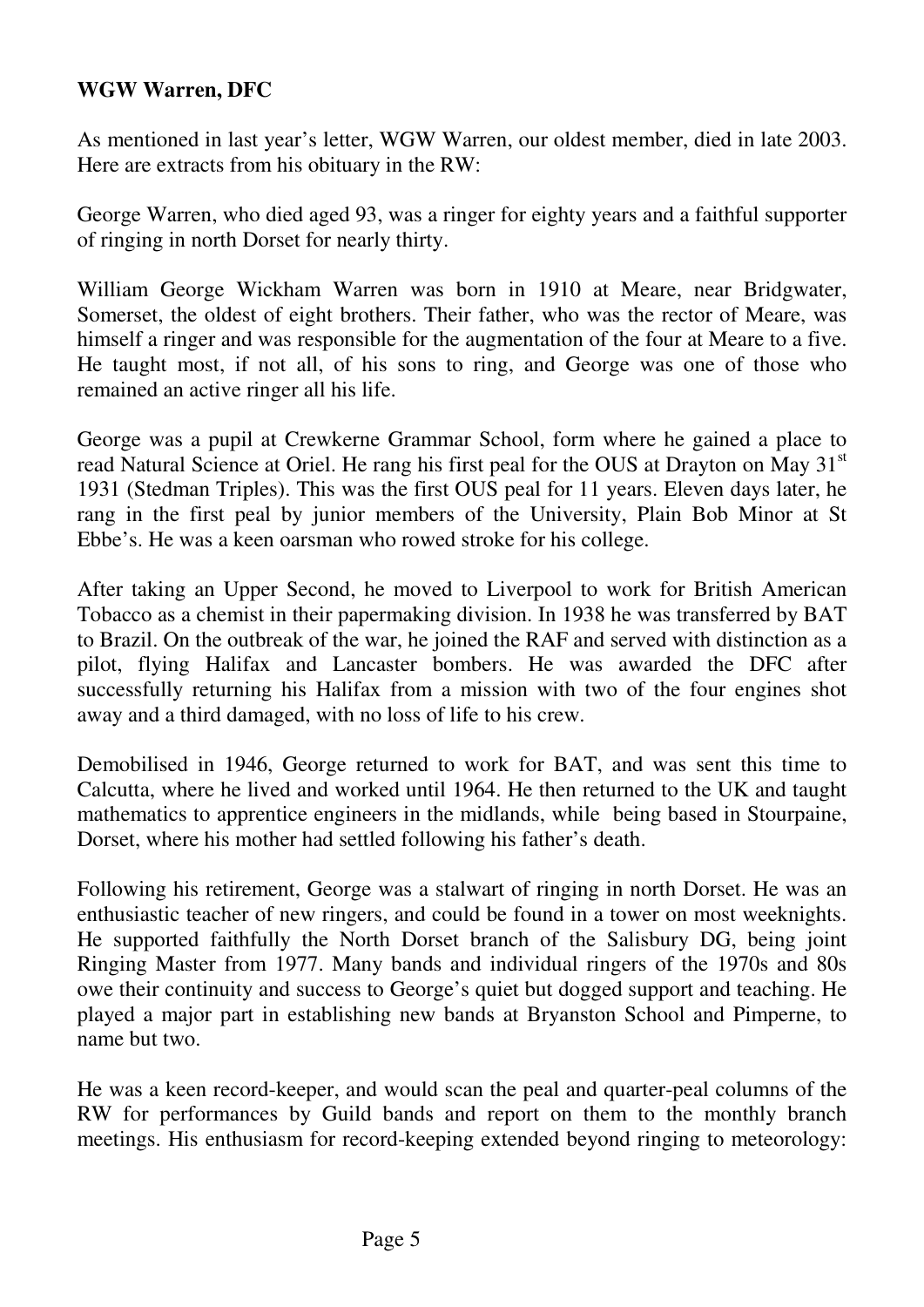with his brother John, who also lived in Stourpaine, he kept meticulous records of local weather for many years.

While he faithfully attended ringing meetings, he would without fail return to Stourpaine for the weekly practice at Saturday tea-time. He was a gentle man and a gentleman, softly spoken and infinitely patient. Though a very capable ringer, he always put others' advancement before his own ambitions.

He continued to ring until advanced Parkinson's Disease forced him to give up in the late 1990s. He spent his final years at the family home in Stourpaine with an extended family including his brother, nephew and great-nephews. Six of his brothers survive him. He never married. A peal and quarter-peal were rung in his memory.

### **OUS Peals**

Fourteen peals have been rung in 2004. In 2002 there were fifteen, and last year nine. The total is now 941. Eleven were at St Thomas, one at Mary Mag, and two in hand. The methods were Bristol royal, London royal, Cambridge royal, Yorkshire royal (two), Stedman caters, 4-spliced major, Glasgow, Bristol, Cambridge, Superlative and Plain Bob. The handbell peals were Cambridge and Yorkshire major.

Congratulations to Sarah Butt on ringing her first peal. Other special footnotes were Andrew Stubbs' hundredth peal for the Society, a residents' tower-bell peal (Cambridge major), and the first residents' handbell peal since 1979.

### **The OUS Online**

We now have over 130 newsletters going out electronically, and just 193 paper copies.

The website is http://www.users.ox.ac.uk/~ouscr

The online peals database is http://www.ouscr.org.uk/peals/.

There is also a bulletin board - not a chatlist - which sends out essential messages and the newsletter. To join this list, contact **ouscr-admin@bellringers.net** Joining this list will also help the Society by cutting down the number of paper newsletters.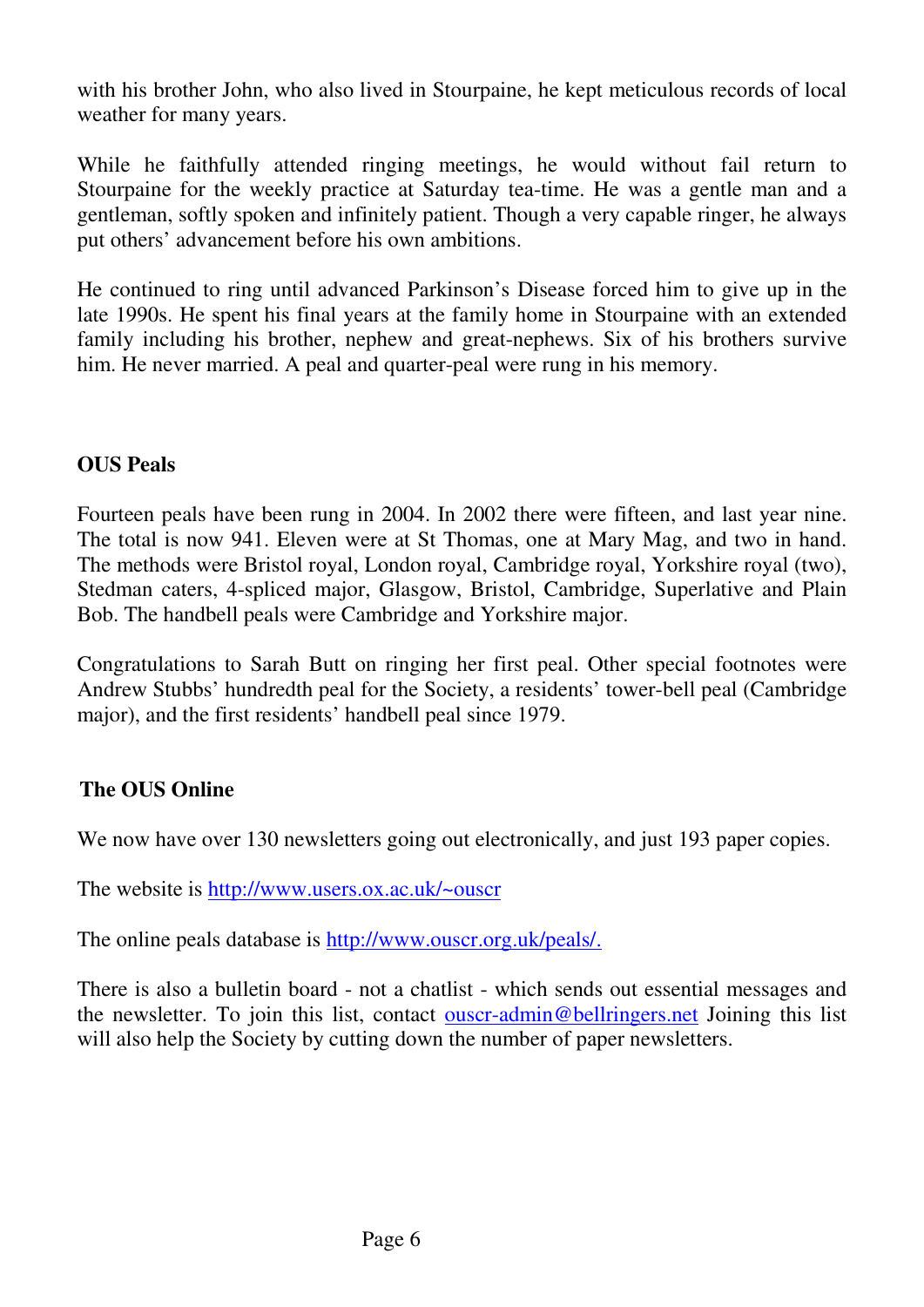### **Residents' Review**

*Graham Drabble, the immediate past Master,writes:* 

2004 has been another strong year for the OUS. We have had regular practices and Sunday ringing at Mary Magdalen and St Thomas as well as Sunday ringing at St Ebbe's, St Mary the Virgin, New College and St Cross. We are often seeing fifteen or more people at practices (although often slightly less on Sunday morning!) with ringing ranging from rounds and call changes to Stedman Caters and occasionally Surprise Royal.

We have been attempting quarter peals before practice and before the service at St Thomas as well as various hand bell attempts and have scored fifty this year. Notable quarters included first quarter peals for two people, a first quarter in hand, a first as conductor as well as quarters of Yorkshire and Cambridge Royal, 8 spliced major and London.

There have also been two quarters at St Mary the Virgin. Whilst the majority of these have been purely resident efforts I would like to thank the members of the OS who have assisted when asked.

The regular Monday night peals have continued with a good mix of badgers and residents and 12 tower bell peals have been scored including Glasgow Major, Bristol Royal on Dinner Day and an all resident peal of Cambridge Major. There were also first peals for Graham Drabble and Sarah Butt.

Two OUS hand bell peals were scored including one of Yorkshire Major which was the first resident hand bell peal of Surprise since 1979.

There have also been termly 12 bell practices, a trip to the mini ring in Wheatley, a trip to Exeter for the SUA, the tour in Brighton and termly outings to various places all of which have been well supported.

The non ringing side to the OUS also continues to thrive. As well as our own dinner there have been OUS contingents at the Cambridge and London dinners as well as termly Cheese and Wine parties. The OUS tradition of supporting breweries is also in good stead with good numbers being found in the pubs after ringing.

Finally I would like to thank all those that have made this year what it was, especially the committee, and wish Nick and his committee all the best for next year.

### **The Archbishop of Canterbury at the Dinner**

In February, we were very pleased to have the Archbishop and his wife as our guests at the Dinner. Stuart Nelson wrote this account for the RW: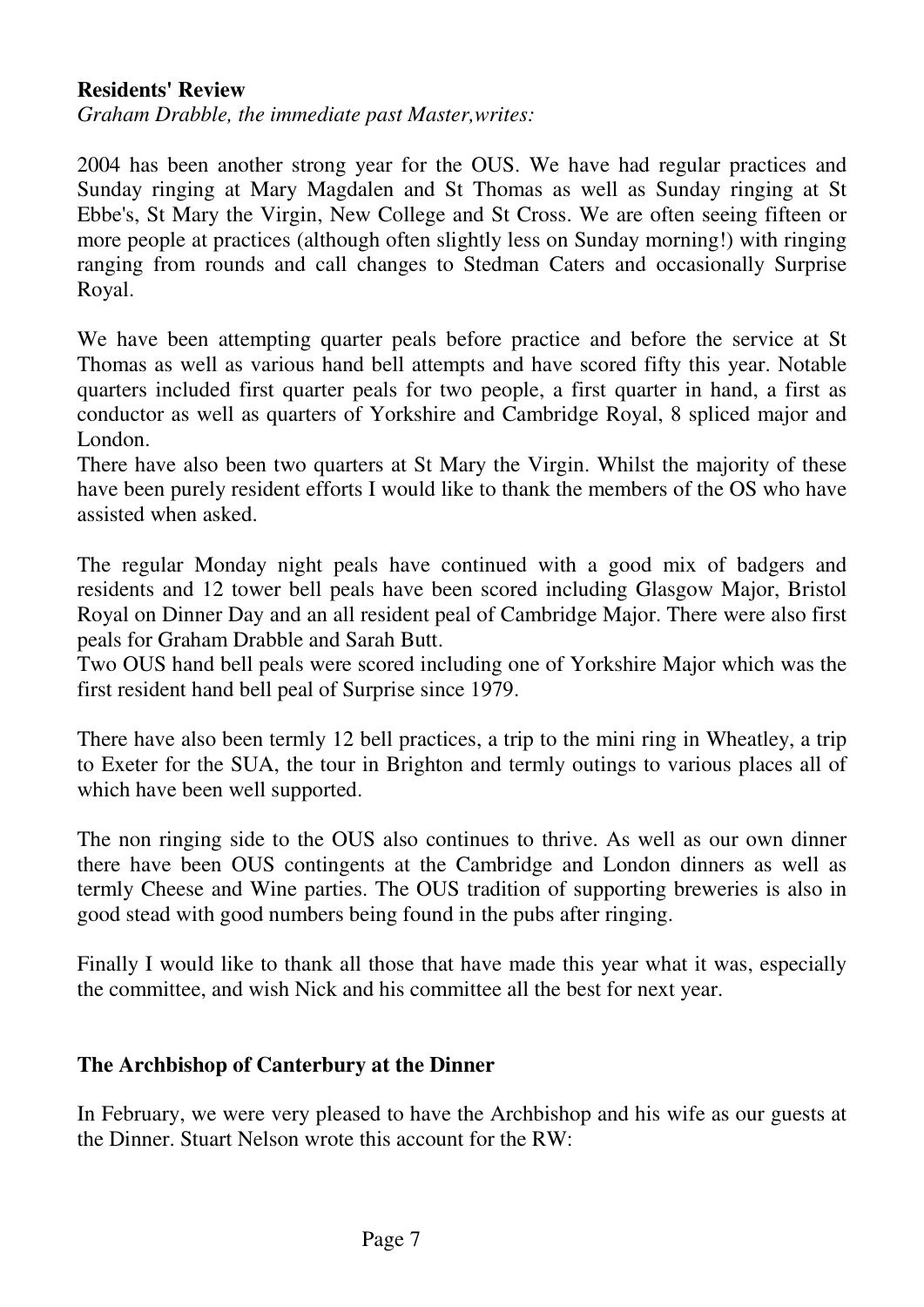… after an excellent dinner, the Society's President, John Camp, proposed the toast to the guests. He noted, to robust audience reaction, that there was a strong Cambridge connection with many of them: Rowan Williams had studied at Cambridge, and the other guests included the current Master of the CUG, Nicola Baxter, and a former CUG Master, Robin Hall, now Ringing Master of the Oxford Society. Robin, had, however, had the very good taste to marry an OUS member. John then thanked Dermot Roaf, the Society's Senior Member for 27 years, and Canon Hugh Wybrew of St Mary Magdalen, retiring this year, for their support of the OUS and Oxford ringing. Patricia, past and first female master of the ODG and tower captain of High Wycombe, would be proposing the toast to the Society. She was pleased to be asked to speak at a dinner, rather than to ring handbells, as happened in other strange environments.

Turing to the principal guest, John reminded us that John Henry Newman's father had said that religion carried too far induces softness of mind. Fortunately this was not something that the Archbishop could be accused of, despite his less than successful driving lessons when at Oxford: 'I don't think we saw that bus, did we, professor?' . Rowan Williams had been John's spiritual director for many years, following Richard Holloway who became Primus of the Church of Scotland. Clearly being in charge of his spiritual direction was so demanding that rapid advancement followed. The Society, the President concluded, was deeply honoured to have so distinguished a guest speaker.

The Archbishop replied on behalf of the guests, addressing a perhaps unusually attentive audience. He confessed his lack of knowledge about bellringing. Thanks to 'The Bells of Santiago' and Dorothy L Sayers he mostly associated ringing with arson and murder. It was Sayers who wrote that, having perfected the art of tuning bells, it was a very English thing not to ring any tunes on them, but instead to run through permutations of mathematical patterns. There was a book about science and religion called 'Fire and Equations' and it seemed to him that the enthusiasm, exhilaration and exuberance of bellringers as they made their own mathematical patterns could bring about its own fire. It was this form of arson that he encouraged us to pursue, rather than the traditional sort.

Robin Hall then presented Rowan Williams with a handsome peal board commemorating the peals rung by the Oxford Society to celebrate his appointments as Archbishop of Wales and Canterbury.

Patricia Newton then proposed the toast to the Society. She remembered her first encounter with OUS members, when they all appeared to be excellent at ringing and very bad at talking to women. She noted that one former Master had proved in June that he couldn't walk on water. Today the Society remained in good shape, having won both the SUA 8 bell and 6 bell striking competitions. She concluded by mentioning the important role of university societies in teaching young people to ring.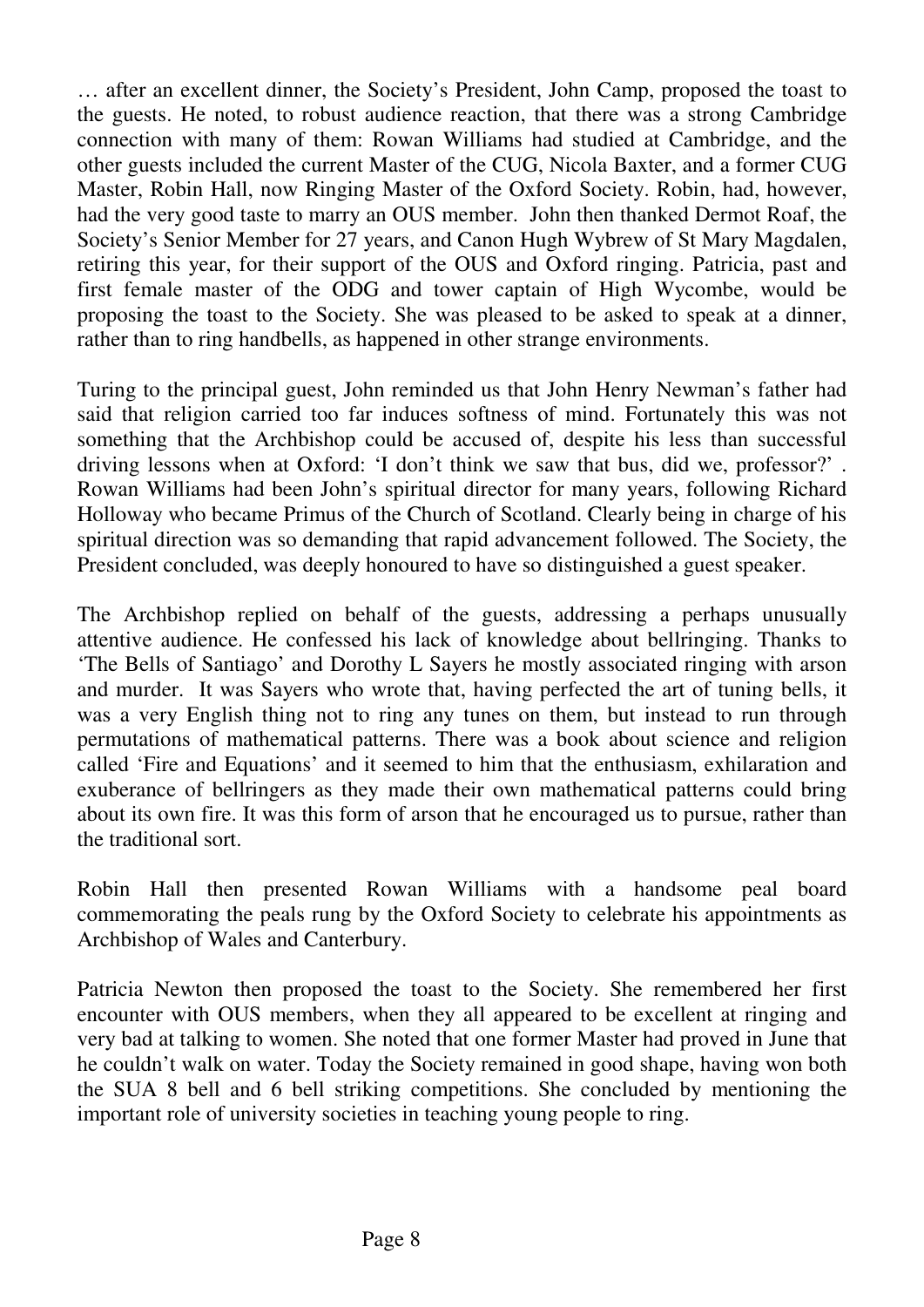Graham Drabble, Master, replied on behalf of the Society. He thanked the guests and gave an overview of the Society's activities over the last year. He noted that no matter how poor his own speech might be, at least he had the comfort of knowing that it was always going to be better than the master's speech of two years ago. He was entirely correct.

A highly successful and enjoyable evening concluded in traditional fashion, with the bar at the back of the hall doing very brisk trade.

### **Supplementary Notes on Belfrymanship**

more advice from the Master, from The Ringing World of 29th June 1951

The necessarily brief scope of a Belfrymanship article leaves certain points in need of amplification. While it may be true to say that you can satirise most of the people some of the time, suspicion has arisen that any resemblance to ringers, active or passive, was possibly quite intentional. Any Sunday morning sets the scene.

"If I don't watch myself, I shall be turning up in the next Belfryman article."

"Well, as a matter of fact, you were in the last one."

Clearly the last word has not been said. In the Potter spirit, therefore, though with inadequate mastery of the Potter patter, these supplementary notes are offered.

The distinction between a belfryman and a conductor is not always clear. A genuine conductor has no need to be a belfryman; and few are. But circumstances, too, affect the issue. Krenecke's formula, embodying the most recent research, proves true for most values and may serve as a provisional guide: R being the ability of the person concerned to put the others right, T his tendency to go wrong himself, S the coefficient of friction among the ringers and N the number of bells on which changes are being rung (R, S and T being measured by a device known as the Initometer and expressed in Isospasms where  $(S + T)2 - 2R$  divided by 13-N yields a result of 4.25 or more, we have a belfryman; where below 4.25, a conductor.

>From this there emerge two interesting corollaries: (a) That a belfryman will be relatively more common on the higher number of bells; (b) That a conductor in one tower may deteriorate into a belfryman in another.

And now for a cardinal principle of Belfrymanship. Always get your word in first. Take a leaf out of Big John's book. Mark the crispness of approach: "You're in 4-5; here with me; no, slow bell now; come on, watch it. ..stand. You can't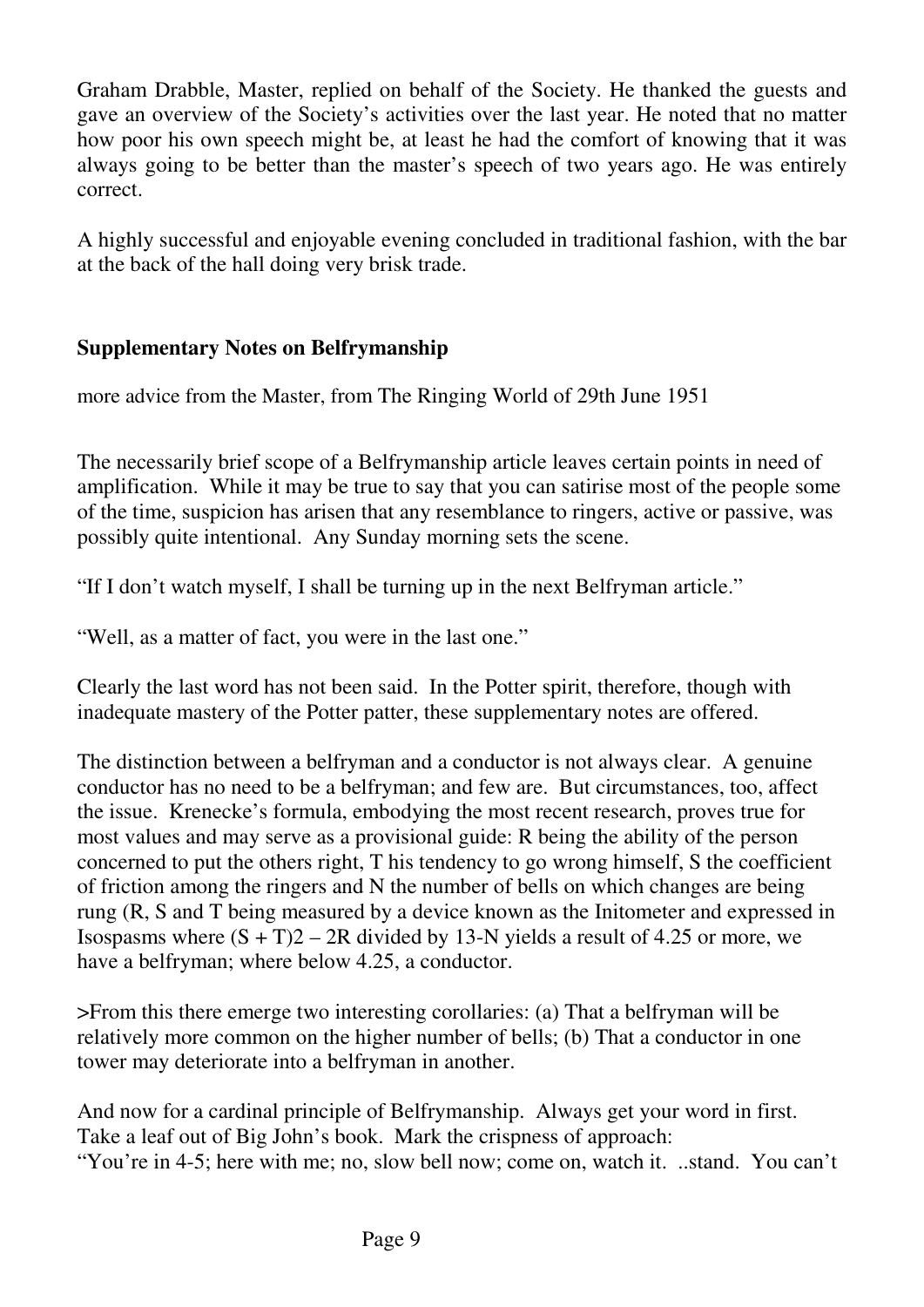ring Stedman unless you get the leads right. Let's try it again and strike it this time."

Big John's doctrine is, up to a point, sound; Stedman goes much better when the leads are right. It goes better still when Big John remembers his Last Whole Turn.

Sometimes in method ringing the situation will get out of control. A yawning chasm gapes beneath your feet. You are lost. Faced with this predicament, some belfrymen copy the eminent statesman and ring on, until they remember where they are. This is all very well with a light bell. Greater weight of metal calls for sterner measures.

### PUT SOMEONE ELSE WRONG

The principles of this will be set out in a pamphlet at present being compiled by the Belfrymanship Research Centre, and entitled "Wandering to Some Purpose," (or How to be Lost in Good Company). These are, of course, emergency tactics. For upsetting others at your leisure, one pretty little move deserves mention, here. This is the Additional Dodge Inducement. In Superlative, for example, on completing your fivepull in 7-8, you take up an attitude of expecting another dodge and then, with a deft flick strike a perfect blow in 8ths, leaving your dodging partner floundering. (Try this.) Then, at a similar position in the next course, you rub it in by remarking: "That's the last, now down to the front." Of a well-known Midland ringer, though he has yet to acquire the title of Artful Dodger, one may well ask: "Was this the face that launched a thousand trips?

On the subject of good and bad striking one embarks carefully. Among indifferent ringers it is not hard to make broad distinctions. But the more accomplished the band, the further one is driven towards the doctrine pf Mighty Willie, a prince of tenor men, if not a prolific peal ringer. Both the logic and the definition are simple. Good striking is the way I am ringing my bell, as opposed to the way the rest of the band are ringing theirs. As Mighty Willie also conducts a little, fascinating results follow. In a course of Cambridge Royal, Mighty Willie has been known to start 5-6 instead of 7-8 place, and, at the delicate hint of a few sharp growls from the tenor box, the rest of the band has obediently reverted to the previous lead en mass. To a casual observer the transition is almost imperceptible; so perfect the standard of striking.

Belfrymanship revolves all the time around the subtle interplay of individual and group. The earlier article illustrated the One being welcomed by the Many. Some notes are now appended on the Many being welcomed by the One (known in some parts of the country as Yokelship or Counter-Coachtourship). The situation is easy to gauge; (a) They are in good time, have a lethargic after-lunch look, wives and children struggle in tow. Hustle them up the tower without any unction. Lock the door behind them as "we can't be too careful. About people wandering in." Or (b) They are behind schedule, aglow with the tower-snatching fever, their nerves taut and friable, to be soothed only by the sound of still more bells and the bringing round of still more methods. I insist on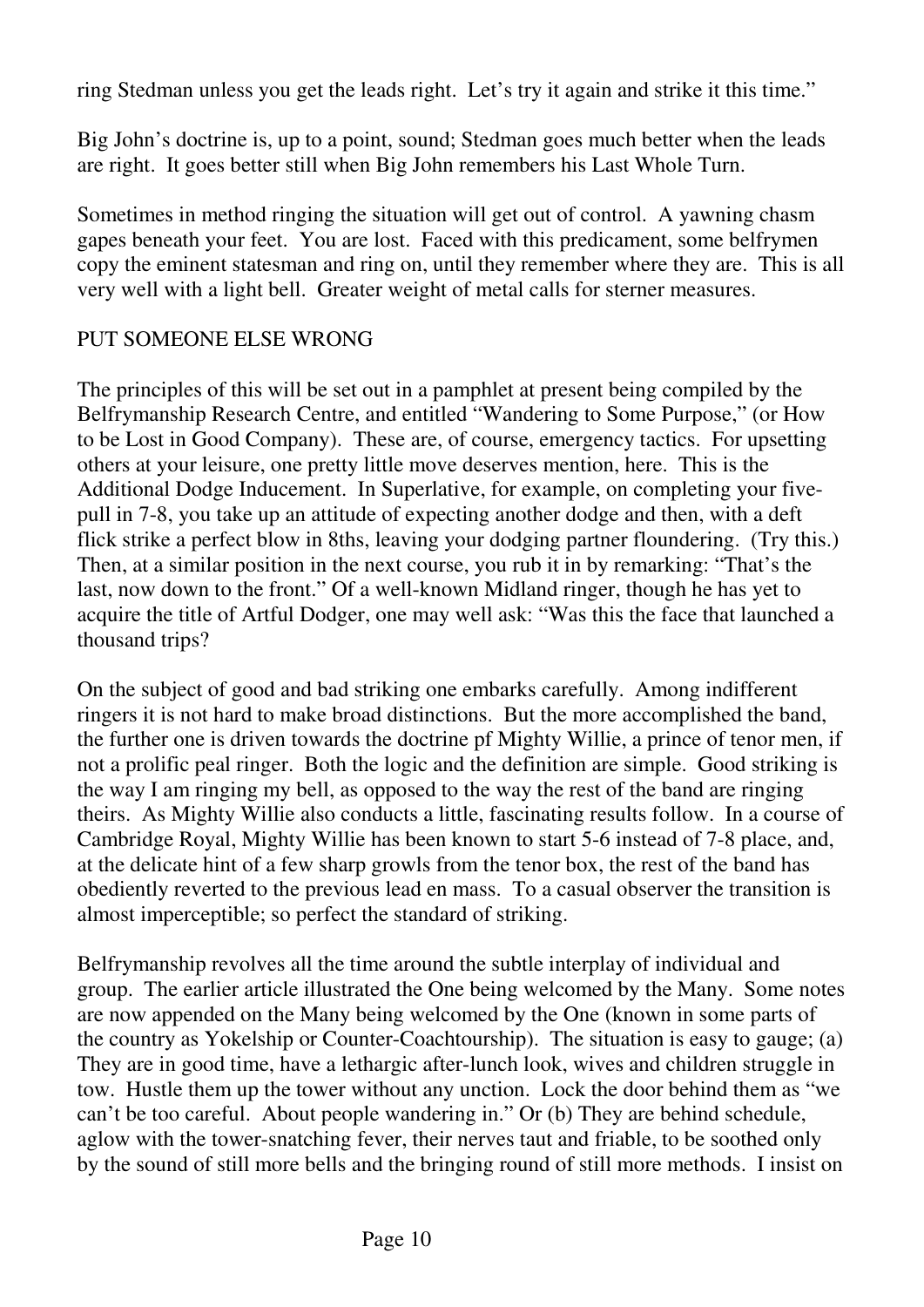showing them round the church in painstaking detail.

After this pleasant overture they can hardly avoid co-operating in making their stay unenjoyable. Someone is sure to want to pull the tenor up and a couple more will scamper to his aid when she proves difficult to chime. Let them sweat awhile as you slyly ignore their efforts and direct the attention of the others to the Visitors Book, before remarking, innocently, "We generally turn 'er when she's up: Morale being suitably deflated, announce gaily, "Well, make yourselves at home. Mind you" (going to the window), "we have to be a bit careful here, local opinion being what it is. But" (looking out, as though expecting to see an irate mob assembling in the churchyard below) ."you are sure to be better than last week's lot, as tried to ring Double Norwich." Those who had been nervously bracing themselves for a course of London are by now reluctantly deciding that it had better be Stedman - and good Stedman too - which, of course, it now has very little chance of being.

You are by this time ensconced in your favourite seat and, if not actually stopping your ears, at any rate going through the motions of cerebral repression. "Would you care to have a ring with us?" they enquire. No, you are inclined to think perhaps not. Though they may try to turn the tables on you. For instance, once in Somerset;-

Imposing Visiting Ringer: .How about having a ring with us?

Modest Local Ringer: "No, you folks carry on".

I.V.R. : "Believe me, we're quite willing to fit in for anything you'd like. I don't suppose you get much of a band locally."

M.L.R.: "No thanks. I can always do a little homework."

. I.V.R. ; "Homework?".

M.L.R. : Yes, Next Saturday we're going for a non-conducted peal. Only Yorkshire. mind you, as it's just a local band. Besides, I don't want to tire myself out, do I? " (The implication that the visitors striking is suspect effectively closes this jolly repartee.)

### UNOBTRUSIVE DEVICES

Reports are from time to time received from various parts of the country of simple and unobtrusive Belfrymanship devices, While Belfrymanship should not savour of the practical joke (being practical, but never a joke) it is thought fit at this juncture to offer a few appliances and : hints to steeple keepers and tower captains.

(i). The Cynical Sally. Emits the sound. "tut-tut," when passing through the ceiling, should the ringer fail to maintain a tight rope.